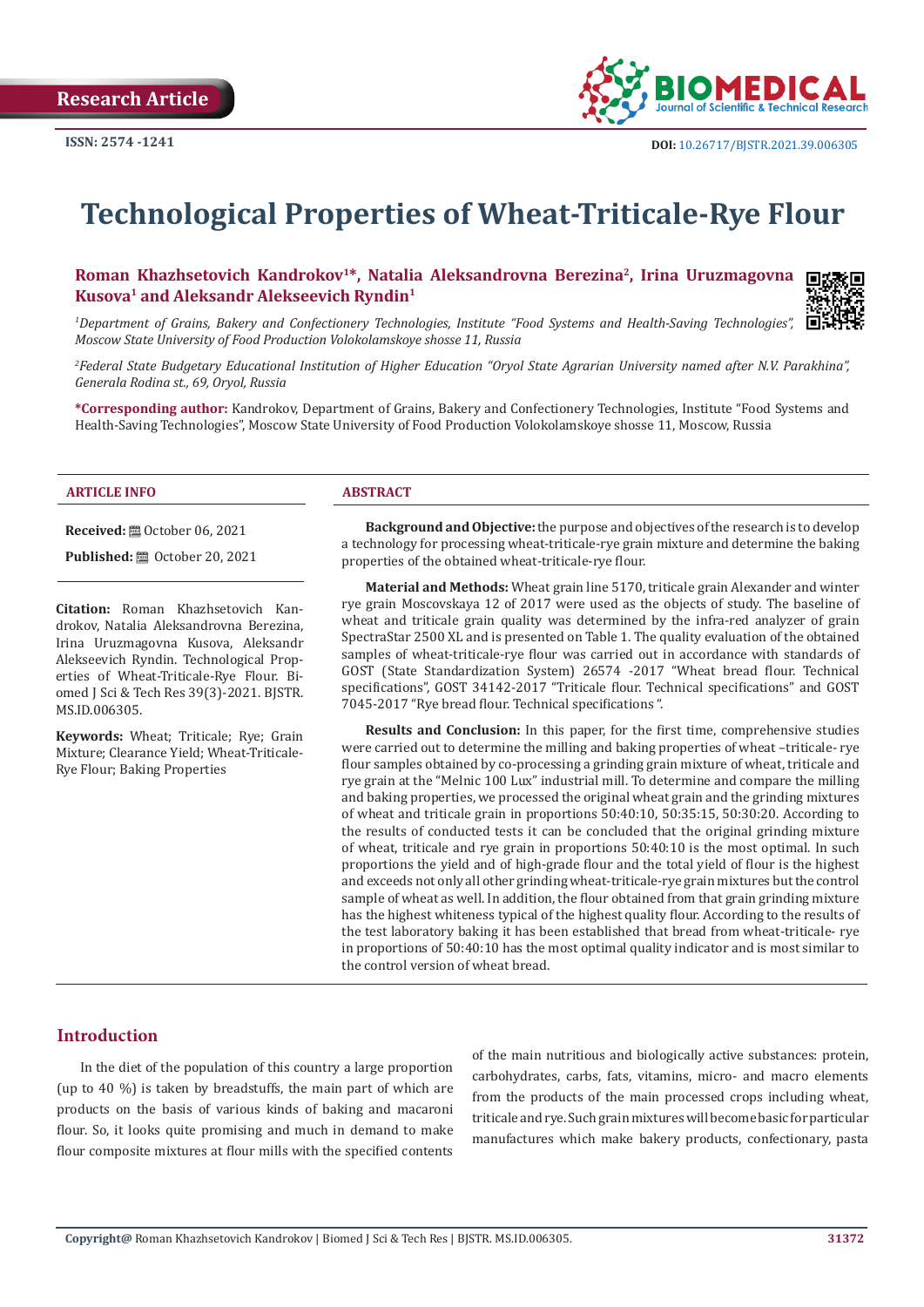and extruded products, dairy and meat products for specific diet: dietary, preventive and curative nutrition [1-11,12-26]. The current trends in the development of one of the most important processing industries – flour grinding - are developing technologies of processing traditional crops (wheat and rye) as well as new technologies of processing non-traditional crops such as triticale. The ultimate goal of the branch development is to introduce new and to improve traditional technologies and to create products of procession of various kinds of crops with a specified composition and qualities. In addition, a co- processing of grain of various crops, including wheat, triticale and rye is most promising [1- 6,17,22,23]. Breadstuffs with products of processed triticale grain are characterized by higher nutritional value since there is more protein and indispensable amino acids, the main limiting acid – lysine. The combination of positive properties of rye – abundance of biologically active aromatic substances and wheat – rheological properties of dough makes it possible to make diet products.

Wheat protein has little lysine, so in the course of breadstuffs production of improved composition products the lack of lysine is compensated by the increase in digestibility and nutritional value of the product [14].

# **Materials and Methods**

Wheat grain line 5170, triticale grain Alexander and winter rye grain Moscovskaya 12 of 2017 were used as the objects of study. The baseline of wheat and triticale grain quality was determined by the infra-red analyzer of grain SpectraStar 2500 XL and is presented on Table 1. The quality evaluation of the obtained samples of wheattriticale-rye flour was carried out in accordance with standards of GOST (State Standardization System) 26574 -2017 "Wheat bread flour. Technical specifications", GOST 34142-2017 "Triticale flour. Technical specifications" and GOST 7045-2017 "Rye bread flour. Technical specifications". The grain is grinded at a roller mill "Melnic 100 Lux". The capacity of the mill is up to 100 kg/hr. and it grinds the grain of various crops into the flour of the higher-grade flour, class 1 and class 2. Cold air conditioning as the most common method was used as hydrothermal treatment. The original grain of wheat and wheat-triticale-rye grain mixture was moisturized up to 15.0-15.5% and was swelling up for 10 hours. In the course of grinding various sorts of triticale grain the mechanical-kinematic parameters of rollers (spacing between rollers, gradient of riffles, number of riffles per 1 cm. location of riffles, balance between rapidly rotating and slowly rotating rollers , the speed of the rapidly rotating roller) and the set of strainers was unchanged.

| <b>Indicators of Quality</b>                                    | <b>Wheat Line5170</b> | <b>Triticale Alexander</b> | <b>Rye Moskovskaya 12</b> |
|-----------------------------------------------------------------|-----------------------|----------------------------|---------------------------|
| Moisture content %                                              | 8.3                   | 9.2                        | 10.5                      |
| Fat content %                                                   | 1.13                  | 1.3                        | 1.12                      |
| Ash content %                                                   | 1.98                  | 1.76                       | 1.87                      |
| Fiber %                                                         | 1.79                  | 3.3                        | 3.42                      |
| Protein %                                                       | 13.6                  | 12.2                       | 9.4                       |
| Gluten content %                                                | 25.6                  | 19.3                       | $\overline{\phantom{a}}$  |
| Quality of Gluten units IDK (index<br>of deformation) of gluten | 80 II group Weak      | 69-I group good            | $\overline{\phantom{a}}$  |
| Glassiness %                                                    | 38                    | 21                         | $\overline{\phantom{a}}$  |
| Falling number sec.                                             | 390                   | 64                         | 125                       |

**Table 1:** Indicators of the original wheat and triticale grain quality.

# **Results and Discussion**

At the first stage of research the grinding of the original grain of wheat and various wheat-triticale –rye grain milling mixtures was made on a grinding unit "Melnic 100 lux". To determine and compare the milling properties we processed the original grain of wheat and wheat - triticale – rye mixtures in proportions 50:40:10, 50:35:15 and 50:30:20. The obtained results of experimental grinding are shown on Table 2. According to the results of the tests, it can be concluded that the original grinding mixture of wheat, triticale and rye in proportions 50:40:10 is the most optimal since the yield of higher-grade flour and the total yield of flour from

this grain mixture is the highest and exceeds not only the yield of all other grinding wheat-triticale-rye grain mixtures but also the control sample of the wheat. Besides, the flour obtained from that mixture has the highest whiteness typical of the higher grade flour. By analyzing the obtained data, it can be concluded that the quantity of gluten in the flour made from all mixtures, except the flour from the original wheat, does not meet the standards of GOST (State Standardization System) 26574-2017 "Wheat bread flour", since according to the standard the gluten content is 28% for the higher grade flour. However, the obtained data on the quantity of gluten in all mixtures meet the standards of GOST 34142-2017 "Triticale flour. Technical specifications".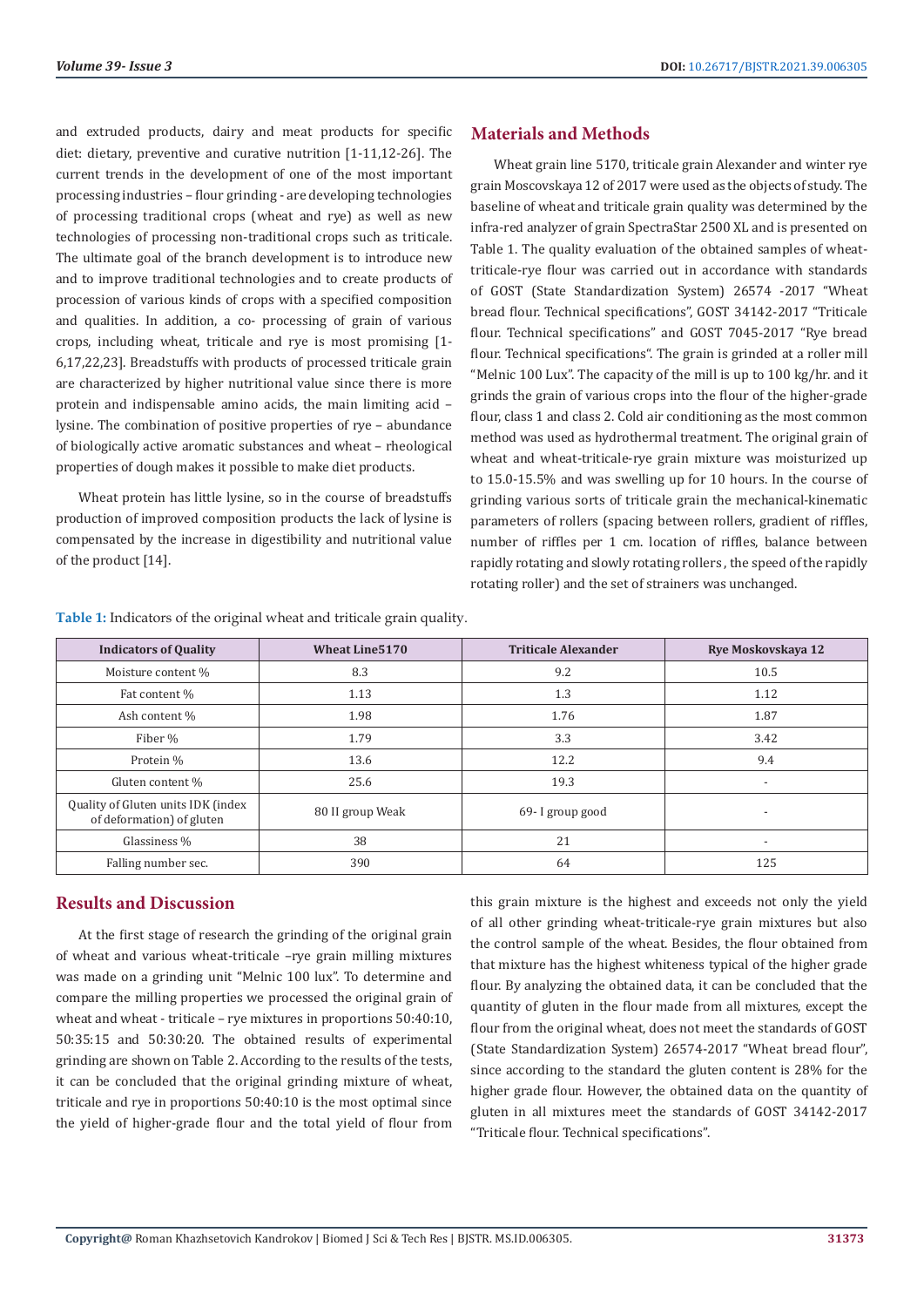| $N^{\circ}N^{\circ}$ of milling | yield of flour, %   |                          |                          |             |              |  |
|---------------------------------|---------------------|--------------------------|--------------------------|-------------|--------------|--|
|                                 | <b>Higher Grade</b> | Category 1               | Category 2               | <b>Bran</b> | <b>Total</b> |  |
| $No1$ Original wheat            | 43.9                | $\overline{\phantom{a}}$ | 27.5                     | 28.6        | 100          |  |
| $No2$ Grain mixture             |                     |                          |                          |             |              |  |
| of wheat-triticale-rye 50:40:10 | 39.4                | 27.0                     | $\overline{\phantom{0}}$ | 32.6        | 100          |  |
| $N03$ Grain mixture             |                     |                          |                          |             |              |  |
| of wheat-triticale-rye 50:35:15 |                     | 27.1                     | $\overline{\phantom{a}}$ | 34.5        | 100          |  |
| Nº4 Grain mixture               | 38.4                |                          |                          |             |              |  |
| of wheat-triticale-rye 50:30:20 | 37.7                | $\overline{\phantom{a}}$ | 27.2                     | 35.1        | 100          |  |

**Table 2:** Yield of wheat and wheat-triticale-rye bread flour.

At the second stage of studies the baking properties of the original wheat and wheat- triticale- rye flour were specified. To study the baking properties of wheat and wheat-triticale–rye flour laboratory tests baking were carried out without dough. That method was developed by The Russian Center of assessment the quality of agricultural products [13]. The samples of the baked bread were tested on the total yield, shape stability, organoleptic indicators – appearance, dread pulp condition, taste, smell and physiochemical indicators – acidity and moisture of the bread crumb. The obtained results of the test laboratory baking are shown on Tables 3-6. The bread from wheat and wheat-triticale-rye flour had the total yield from 395 to 585 cm.3/100gr. of flour. Table

6 demonstrates that all bread samples appearance and sourdough were rather highly rated. The surface of the bread from wheat and wheat-triticale-rye flour in proportion 50:40:10 is even, while from other types of wheat-triticale-rye flour (50:35:15 and 50:30:20) is a bit rough and lumpy. The color of wheat bread crust is brown with golden hue, and the other types are light brown (Figures 1-4). The crumb of all breads is light colored and elastic enough. All samples have fine porosity, thin-walled, uneven, except for the sample of bread from wheat-triticale-rye flour in the proportion of 50:40:10 – it has even surface. All breads has taste and smells specific to wheat bread.

**Table 3:** Quality indicators of the obtained samples of higher-grade wheat and wheat-triticale-rye bread flour.

| <b>Name of Indicator Mixture</b>                                                  | <b>Grinding 1</b><br><b>Flour From Original</b><br>Wheat                                      | <b>Grinding 2</b><br><b>Flour From Wheat-</b><br>Triticale-Rye 50:40:10 | Grinding 3<br><b>Flour From Wheat-</b><br>Triticale-Rye 50:35:15 | Grinding 4<br><b>Flour From Wheat-</b><br>Triticale-Rye 50:30:20 |
|-----------------------------------------------------------------------------------|-----------------------------------------------------------------------------------------------|-------------------------------------------------------------------------|------------------------------------------------------------------|------------------------------------------------------------------|
| Moisture %                                                                        | 13.9                                                                                          | 14.3                                                                    | 14.5                                                             | 14.5                                                             |
| Whiteness %                                                                       | 55                                                                                            | 65                                                                      | 62                                                               | 60                                                               |
| Ash content %                                                                     | 0.53                                                                                          | 0.53                                                                    | 0.52                                                             | 0.50                                                             |
| Starch content %                                                                  | 68.6                                                                                          | 67.5                                                                    | 64.8                                                             | 64.9                                                             |
| Fat content %                                                                     | 1.1                                                                                           | 1.0                                                                     | 1.0                                                              | 0.97                                                             |
| Gluten quantity %                                                                 | 28.2                                                                                          | 25.3                                                                    | 24.2                                                             | 23.9                                                             |
| Gluten quality (Index of<br>deformation of gluten)<br>Quality group               | 64-I good                                                                                     | 56-I good                                                               | 57-I good                                                        | $62-I$ good                                                      |
| Falling number, sec.                                                              | 313                                                                                           | 327                                                                     | 320                                                              | 313                                                              |
| Size of grain milling %<br>remains on the sieve. (Nº<br>45/50 PA) passage through | 0.5                                                                                           | 1.51                                                                    | 0.97                                                             | 0.78                                                             |
| the sieve                                                                         | 98.7                                                                                          |                                                                         |                                                                  |                                                                  |
| Color                                                                             | white (or white with cream-colored hue)                                                       |                                                                         |                                                                  |                                                                  |
| Smell                                                                             | typical of wheat-triticale-rye flour, without any foreign smell, neither musty nor moldy      |                                                                         |                                                                  |                                                                  |
| Taste                                                                             | typical of wheat-triticale-rye flour without any foreign aftertastes, neither sour nor bitter |                                                                         |                                                                  |                                                                  |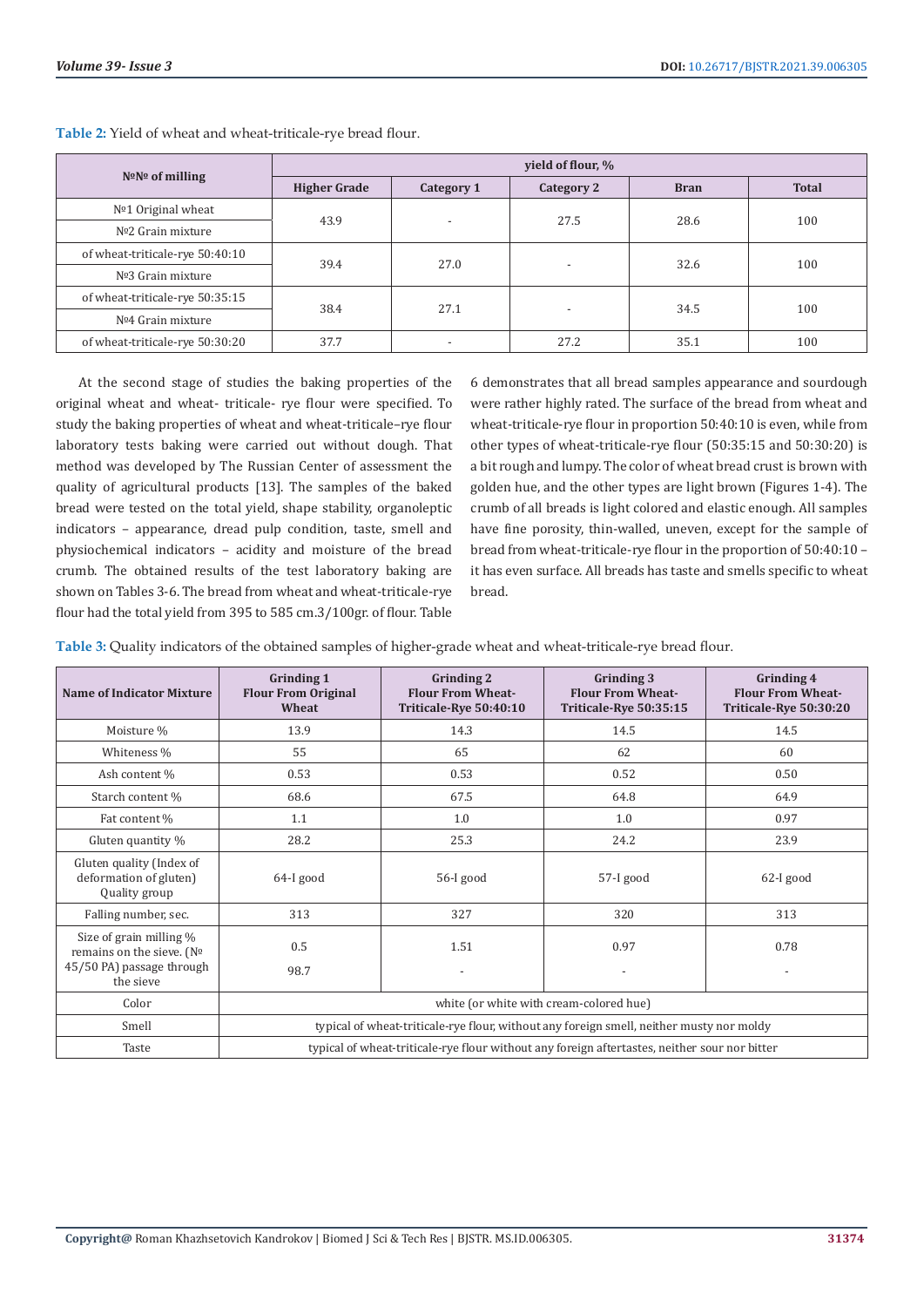| <b>Name of Indicator Mixture</b>                       | <b>Grinding 1 Flour From</b><br><b>Original Wheat</b>                                        | <b>Grinding 2 Flour From</b><br><b>Wheat-Triticale-Rye</b><br>50:40:10 | <b>Grinding 3 Flour From</b><br><b>Wheat-Triticale-Rye</b><br>50:35:15 | <b>Grinding 4 Flour From</b><br><b>Wheat-Triticale-Rye</b><br>50:30:20 |
|--------------------------------------------------------|----------------------------------------------------------------------------------------------|------------------------------------------------------------------------|------------------------------------------------------------------------|------------------------------------------------------------------------|
| Moisture %                                             | 13.5                                                                                         | 14.1                                                                   | 14.3                                                                   | 14.2                                                                   |
| Whiteness %                                            | 41                                                                                           | 45                                                                     | 43                                                                     | 42                                                                     |
| Ash content %                                          | 0.70                                                                                         | 0.75                                                                   | 0.76                                                                   | 0.78                                                                   |
| Starch content %                                       | 60.83                                                                                        | 61.48                                                                  | 62.5                                                                   | 62.2                                                                   |
| Fat content %                                          | 1.2                                                                                          | 1.17                                                                   | 1.12                                                                   | 1.11                                                                   |
| Gluten quantity %                                      | 29.64                                                                                        | 22.36                                                                  | 23.12                                                                  | 23.4                                                                   |
| Gluten quality (Index of<br>deformation of gluten)     | 66-I                                                                                         | $72-I$                                                                 | $65-I$                                                                 | $63-I$                                                                 |
| Quality group                                          | good                                                                                         | good                                                                   | good                                                                   | good                                                                   |
| Falling number, sec.                                   | 353                                                                                          | 372                                                                    | 369                                                                    | 366                                                                    |
| Size of grain milling remains                          | 0.1                                                                                          | 1.32                                                                   | 1.1                                                                    | 0.87                                                                   |
| on the sieve ( $N°$ 45/50 PA)<br>passage through sieve | 98.7                                                                                         | 98.3                                                                   | 98.6                                                                   | 98.4                                                                   |
| Color                                                  | white (or white with cream-colored hue)                                                      |                                                                        |                                                                        |                                                                        |
| Smell                                                  | typical of wheat-triticale-rye flour, without any foreign smell, neither musty nor moldy     |                                                                        |                                                                        |                                                                        |
| Taste                                                  | typical of wheat-triticale-rye flour without any foreign aftertastes, neither sour nor bitte |                                                                        |                                                                        |                                                                        |

**Table 4:** Indicators of quality of the obtained samples of first-grade bread flour.

**Table 5:** Indicators of bread quality made from various samples of wheat and wheat–triticale-rye flour.

| <b>Name of Indicator Mixture</b>      | <b>Flour From Original</b><br>Wheat | <b>Flour From Wheat-</b><br>Triticale-Rye 50:40:10 | <b>Flour From Wheat-</b><br>Triticale-Rye 50:35:15 | <b>Flour From Wheat-</b><br>Triticale-Rye 50:30:20 |
|---------------------------------------|-------------------------------------|----------------------------------------------------|----------------------------------------------------|----------------------------------------------------|
| Total yield of bread, cm <sup>3</sup> | 580                                 | 500                                                | 475                                                | 390                                                |
| Shape stability, h:d                  | 0.52                                | 0.49                                               | 0.49                                               | 0.49                                               |
| Porosity, %                           | 91                                  | 87                                                 | 83                                                 | 81                                                 |
| Crumb moisture, %                     | 44                                  | 43                                                 | 43.4                                               | 43.7                                               |
| Crumb acidity, grad.                  | 1.6                                 |                                                    | 1.4                                                |                                                    |

**Table 6:** Quality indicators from the main flow of wheat and wheat-triticale-rye flour.

| <b>Name of Indicator Mixture</b> | <b>Flour From Original</b><br>Wheat   | <b>Flour From Wheat-</b><br>Triticale-Rye 50:40:10 | <b>Flour From Wheat-</b><br>Triticale-Rye 50:35:15 | <b>Flour From Wheat-</b><br>Triticale-Rye 50:30:20 |
|----------------------------------|---------------------------------------|----------------------------------------------------|----------------------------------------------------|----------------------------------------------------|
| Bread lumpy appearance,<br>shape | 4 - rough, lumpy                      | 4 - rough, lumpy                                   | 3 - rough, lumpy                                   | 3 - rough, lumpy                                   |
| Surface                          | 3 - semi oval                         | 4 - semi oval                                      | 3 - semi oval                                      | 3 - semi oval                                      |
| Crust color                      | 5 - golden-brown                      | 4 - light - brown                                  | 4 - light - brown                                  | 4 - light - brown                                  |
| Porosity                         | 4 - fine thin-walled, uneven          | 4 - fine thin-walled, uneven                       | 4 - fine thin-walled, uneven                       | 4 - fine thin-walled, uneven                       |
| elasticity elastic               | 5- elastic quickly restored           | 4 - less elastic well- restored                    | 4 - less elastic well- restored                    | 4 - less elastic well- restored                    |
| Crust color                      | 4 - light or light with yellow<br>hue | 4 - light or light with yellow<br>hue              | 4 - light or light with yellow<br>hue              | 4 - light or light with yellow<br>hue              |
| Taste and for smell              | 5 - specific for wheat bread          | 5 - specific for wheat-<br>triticale-rye bread     | 5 - specific for wheat-<br>triticale-rye bread     | 5 - specific for wheat-<br>triticale-rye bread     |
| Cumulative assessment.<br>points | 30                                    | 29                                                 | 27                                                 | 27                                                 |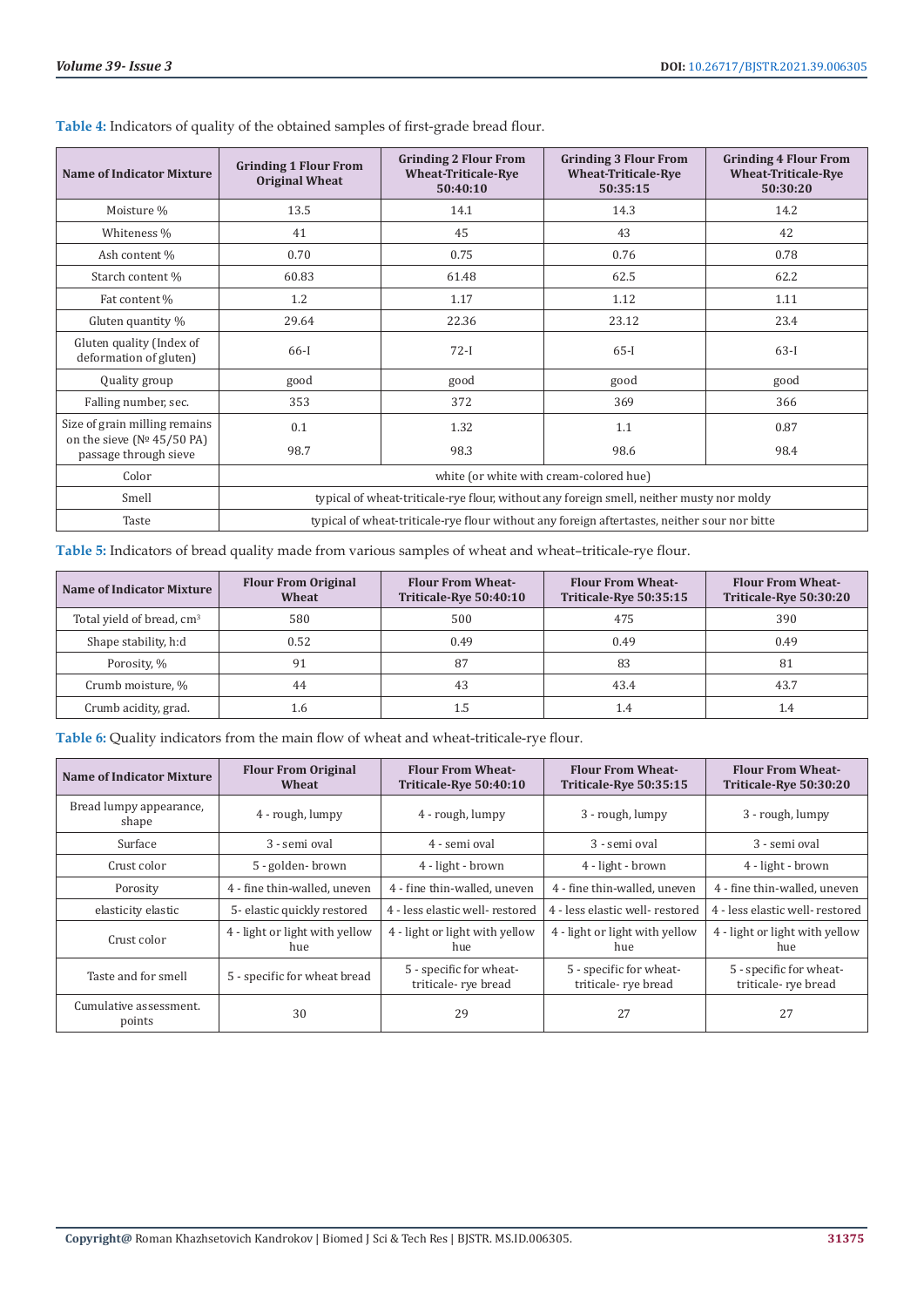

**Figure 1:** Bread from the original wheat flour.



**Figure 2:** Bread from wheat-triticale-rye flour in proportions 50-40-10.



**Figure 3:** Bread from wheat–triticale-rye flour in proportions 50:35:15.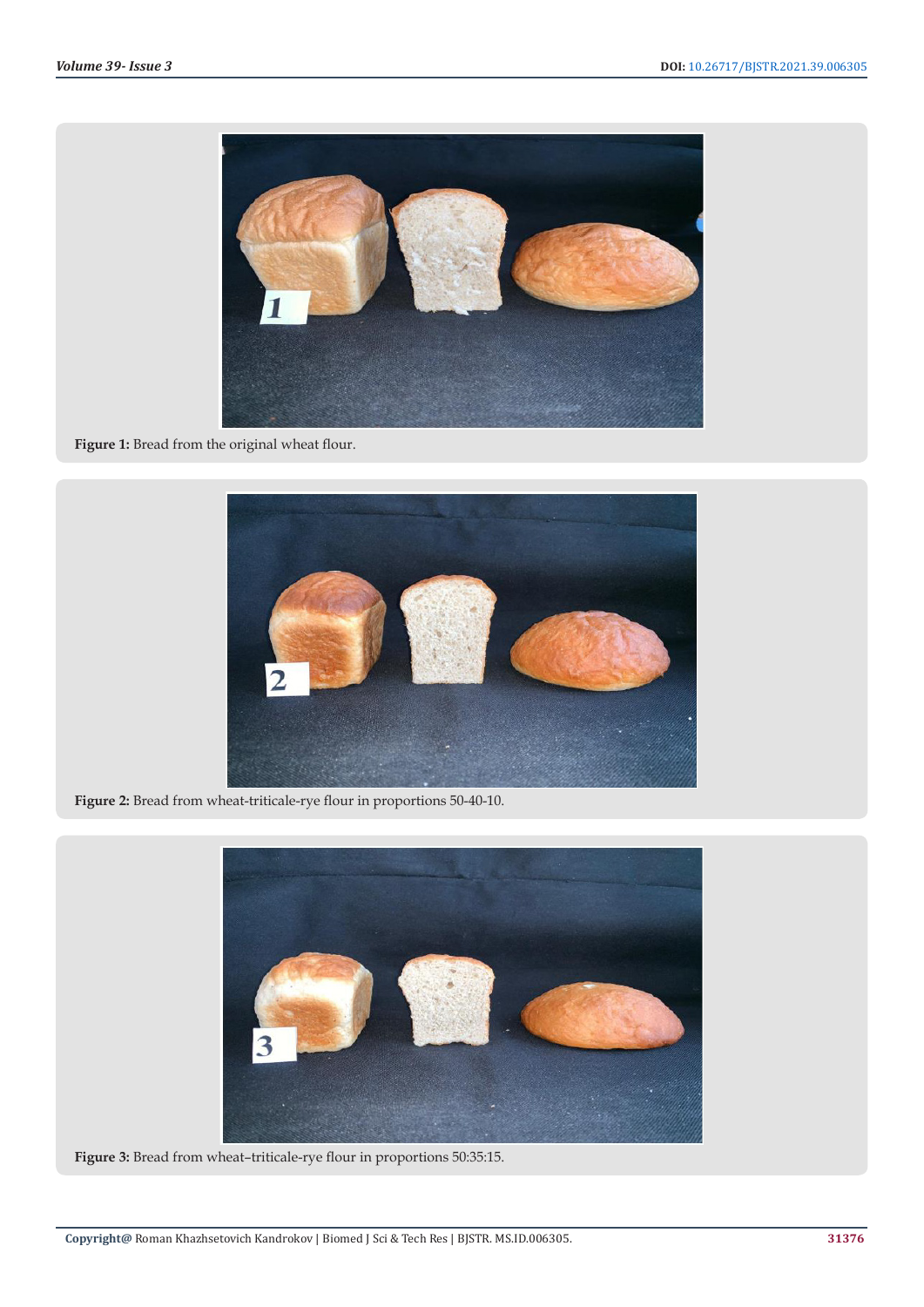

**Figure 4:** Bread from wheat–triticale-rye flour in proportions 50:30:20.

The maximum organoleptic assessment was 30 points of 35 possible the wheat bread sample can have. The wheat – triticale-rye bread from wheat flour in proportion 50:40:10 was a little behind with 29 points. According to the results of the test laboratory baking it can be concluded that the bread from wheat- triticalerye flour in proportion 50:40:10 is the most optimal in all tested quality indicators. It is a lot closer to the control variant in terms of moisture, porosity and acidity indicators in accordance with GOST 27842-88 "Wheat bread. Technical specifications". In organoleptic indicators it exceeds the samples from wheat-triticale-rye flour in proportion 50:35:15 and 50:30:20.

# **Conclusion**

According to the results of the conducted tests the milling properties of the grinding grain mixture from wheat and wheattriticale-rye grain in various proportions were determined. The tests were carried out at the "Melnic 100 lux" industrial mill. According to the results of the complex study it can be concluded that the grinding mixture of wheat and wheat-triticale-rye grain in proportion 50:40:10 is the most optimal since the yield and quality of the higher-grade flour and the total yield of flour from this grain mixture exceeds all other grinding mixtures and the control sample of the original wheat. In addition, the flour obtained from that mixture has the highest whiteness. The laboratory baking tests were carried out to determine the baking properties of the obtained samples of wheat and wheat-triticale-rye flour. As a result, the bread from wheat-triticale-rye flour in proportions 50:40:10, got the top rating in terms of organoleptic and physiochemical indicators. The obtained new bread from that flour will be healthier compared to the one made from wheat since it will differ in terms of digestibility, higher protein content with the limiting indispensable amino acid–lysine.

# **Conflict of interest**

The authors declare no conflict of interest.

#### **References**

- 1. Andreev NR, Kolpkakova VV, Goldestein VG (2018) On the issue of deep processing of triticale grains. Food Industry 9: 30-33.
- 2. Kandrokov R Kh, Pankratov GN (2017) Technology for processing triticale grains into semolina type cereals. Bread products 1(S): 52-53.
- 3. [Kandrokov R Kh \(2019\) Development of an effective technological](https://www.researchgate.net/publication/333462447_Development_of_an_efficient_technological_scheme_for_processing_graintriticale_in_bakery_flour) [scheme for processing triticale grain into high-quality baking flour /](https://www.researchgate.net/publication/333462447_Development_of_an_efficient_technological_scheme_for_processing_graintriticale_in_bakery_flour) [R.Kh. Kandrokov, G.N. Pankratov. Russian Agricultural Science T1\(1\):](https://www.researchgate.net/publication/333462447_Development_of_an_efficient_technological_scheme_for_processing_graintriticale_in_bakery_flour) [62-65.](https://www.researchgate.net/publication/333462447_Development_of_an_efficient_technological_scheme_for_processing_graintriticale_in_bakery_flour)
- 4. Meleshkina EP (2017) Technological and biochemical indicators as components of the quality of triticale flour / E.P. Meleshkina, G.N. Pankratov, R.Kh. Kandrokov, Vitol I.S. Quality control of products 2S: 38- 44.
- 5. Meleshkina E P, Pankratov GN, Pankratieva IA, Chirkova LV, Kandrokov R Kh, et al. (2018) Triticale (R.H. processing technology). Monograph / (Ed). E P Meleshkina M: Publishing House of the Flint pp. 188
- 6. Tulyakov DG, Meleshkina EP, Vitol IS, Pankratov GN, Kandrokov R Kh (2017) Evaluation of the properties of flour from triticale grains using the Mixolab system. Storage and processing of agricultural raw materials 1: 20-23.
- 7. [Axford DWE, McDermott EE, Redman DG \(1978\) Small-scale tests of](https://agris.fao.org/agris-search/search.do?recordID=US201302416230) [breadmaking quality. Milling Feed Fert 16\(5\): 18.](https://agris.fao.org/agris-search/search.do?recordID=US201302416230)
- 8. [Bona L, Acs E, Lantos C, Purnhauser L, Lango B, et al. \(2013\) Human](https://pubmed.ncbi.nlm.nih.gov/26072582/) [utilization of triticale: technological and features, milling and baking](https://pubmed.ncbi.nlm.nih.gov/26072582/) [experiments. In: Abstracts 8th international triticale symposium. Ghent,](https://pubmed.ncbi.nlm.nih.gov/26072582/) [Belgium: 79\(4\): 139-152.](https://pubmed.ncbi.nlm.nih.gov/26072582/)
- 9. Brzezinski W (2011) Electrophoretic patterns of wheat, triticale, barley and oat cultivars registered in 2007–2011. Wiadomosci Odmianoznawcze z. 85. COBORU ed. pp 1-23.
- 10. Brzezinski W, Lukaszewski AJ (1998) Allelic variation at the Glu-1, Sec-2 and Sec-3 loci in winter triticale. In: Proceedings of 4-th international triticale symposium, Red Deer, Alberta, Canada. P.6-12.
- 11. Ceglinska A, Cichy H, Cacak-Pietrzak G, Haber T, Smuga W, et al. (2006) Folia Univ Agric Stetin Agricultura 247 (100): 39-44.